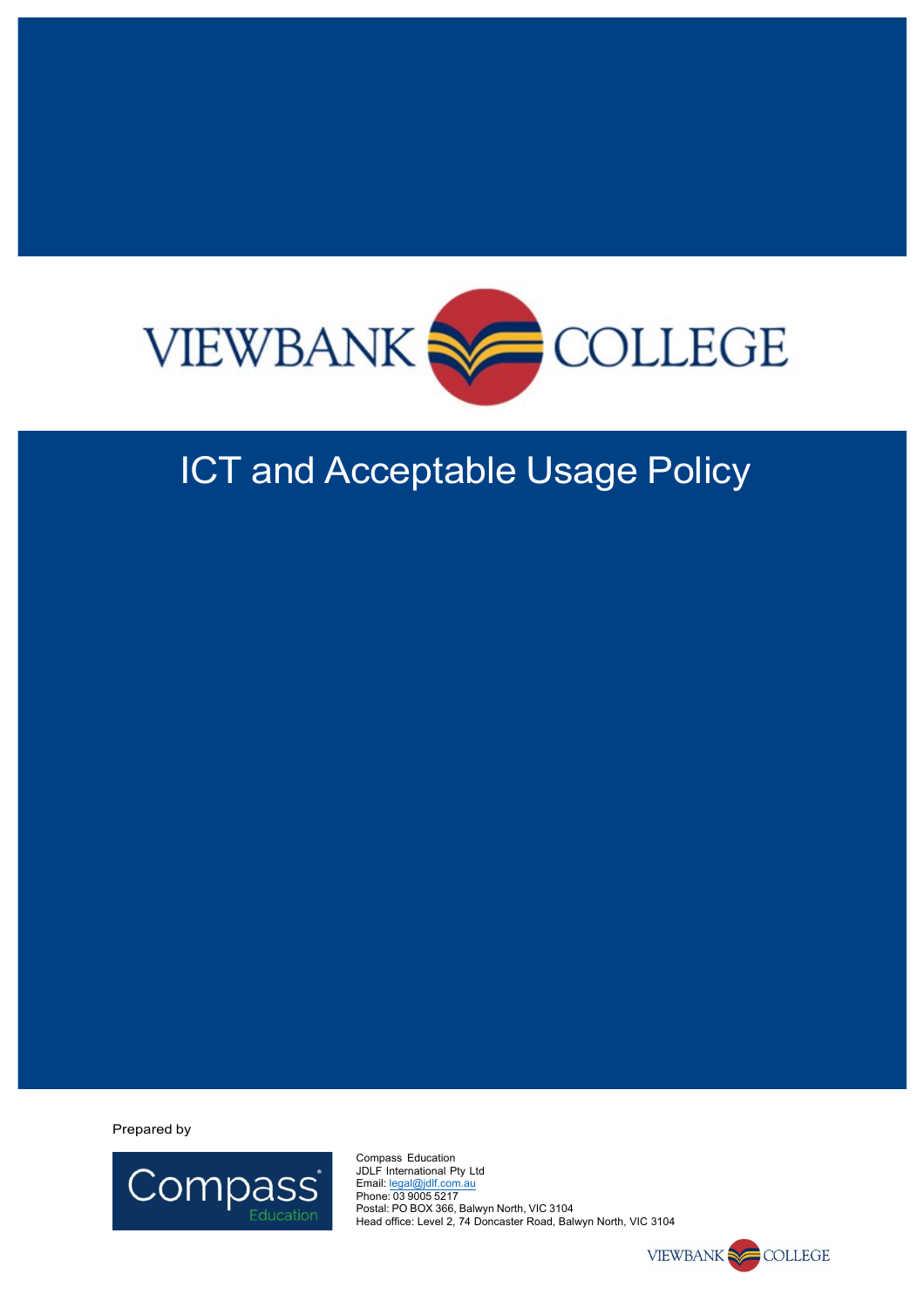- 1.1. The purpose of this Policy is to ensure that all users of the Viewbank College network, including staff, students and guests, use the online and electronic services in alignment with their legal obligations. Additionally use of our online and electronic services should be ethical and consistent with the aims, values and objectives of Viewbank College and DET (Department of Education and Training).
- 1.2. Viewbank College is an educational institution, under DET, charged with the safety and education of students. It holds occupational health and safety obligations to its students and employees and must comply with State and Commonwealthlegislation.
- 1.3. ICT resources must be properly and efficiently used. Viewbank resources and systems must not be used for inappropriate activities for example, pornography, fraud, defamation, breach of copyright, unlawful discrimination or vilification, harassment, including sexual harassment, stalking, privacy violations and illegal activity, including illegal peer-to-peer file sharing.
- 1.4. Due to the sensitive nature of information on our network and online and electronic services, the school must ensure that our online and electronic services are protected and risks to data damage or unauthorised distribution are minimised. Strict guidelines have been developed to ensure our network remains functional and secure.
- 1.5. Students must use school hardware and devices and ensure these devices are looked after and in a 'ready to learn' state (ie. charged and in working order).
- 1.6. In interacting with the worldwide community through electronic media, students' behaviour is expected to be an extension of the College Code of Conduct. Failure to follow the guidelines set out in this document will result in the loss of access privileges and may result in disciplinary action being taken where appropriate

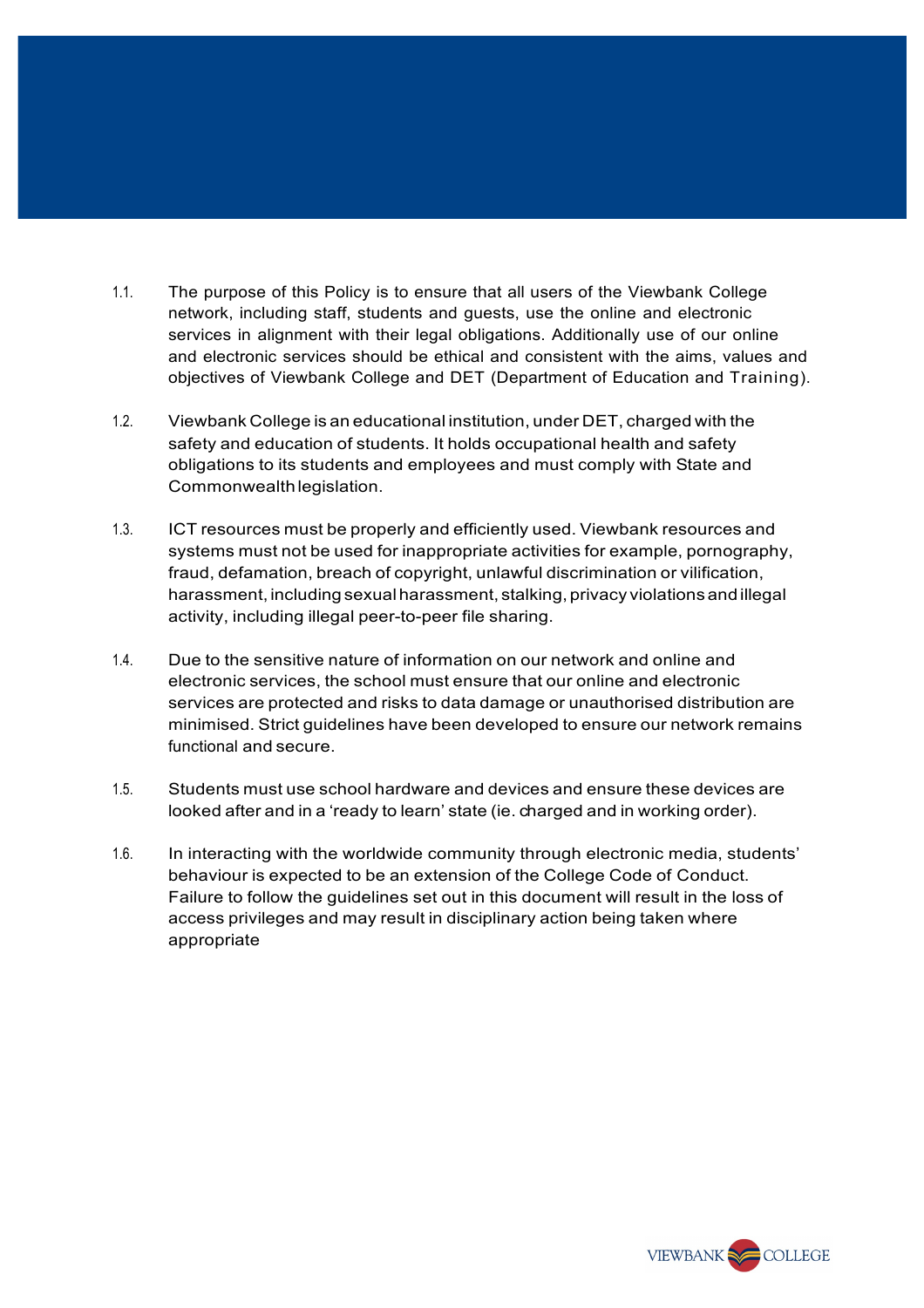2.1 Viewbank College is a community committed to learning. Copies of this policy are available online through the school's community portal, Compass. Alternatively, a copy of the policy can be requested by contacting the General Office during school hours.

This policy applies to all members of the Viewbank College community, including staff, parents, students and sub-contractors. It is the responsibility of Viewbank College community members to ensure compliance.

Depending on the nature of any inappropriate use or violation of this policy, non-compliance may constitute:

- i) a breach of employment obligations;
- ii) serious misconduct;
- iii) sexual harassment;
- iv) unlawful discrimination;
- v) a criminal offence;
- vi) a threat to the security of DET ICT resources;
- vii) a threat to the security of Viewbank College's network or electronic services;
- viii) an infringement of the privacy of staff and or other persons; or
- ix) exposure to legal liability.
- 2.2 Non-compliance with this Policy will be regarded as a serious matter and appropriate action, including termination of employment, suspension, expulsion, detention and/or other disciplinary action may be taken.
- 2.3 Where there is a reasonable belief that illegal activity may have occurred Viewbank College will report the suspected illegal activity to the police.
- 2.4 When using online services community members are representing the school and must ensure they uphold the schools values and expectations.

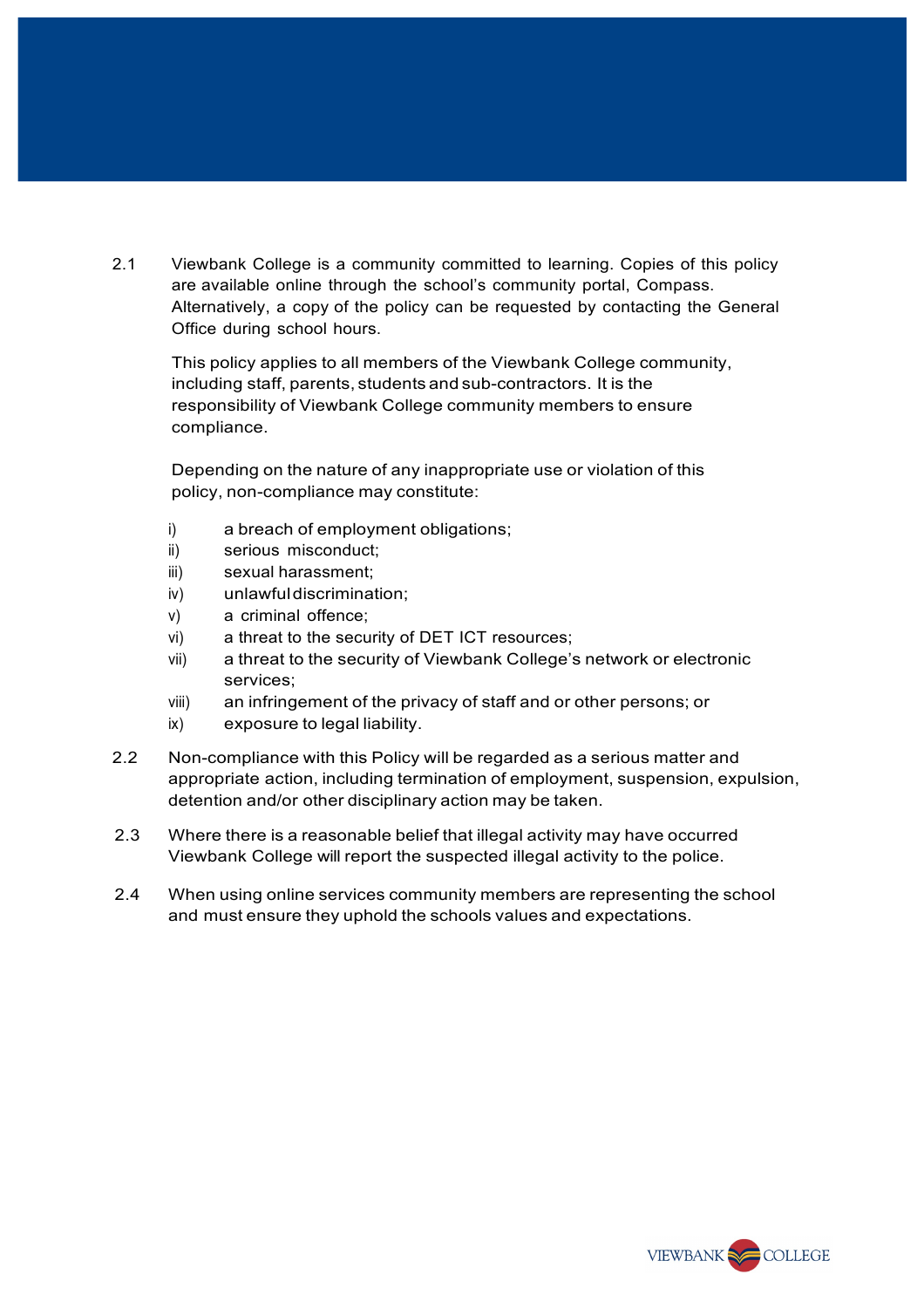# 3.0 Learning and Business Purposes

- 3.1 When using digital technologies and school devices, both at school and externally, users agree to be safe and act in a responsible and ethical manner at all times.
- 3.2 Students will ensure that they:
	- 3.2.1 Protect their privacy; not giving out personal details, including their address, phone number, passwords or photos.
	- 3.2.2 Protect the privacy of others; never posting or forwarding their personal details or images without consent.
	- 3.2.3 Talk to a teacher if they feel uncomfortable or unsafe online, or if they see others participating in unsafe, inappropriate or hurtful online behavior.
	- 3.2.4 Carefully consider the content that they upload or post.
	- 3.2.5 Ensure they meet the terms and conditions of use for online services (including age restricted services). In the event they are unsure, a teacher should be consulted.
	- 3.2.6 Treat all school technology with care and notify a teacher immediately of any damage they cause or notice.
	- 3.2.7 Only use school owned devices when connecting to the Viewbank network.
	- 3.2.8 Will not install, distribute or play computer games on any school owned device.
	- 3.2.9 Will not interfere with network systems and security, the data of another user or attempting to log into the network with a username or password of another student, teacher or parent.
	- 3.2.10 Not bring to school or download any unauthorised programs.
	- 3.2.11 Not tether or connect to any non-school wireless access points (or hotspots) while on school grounds.
	- 3.2.12 Will abide by all copyright and intellectual property regulations.
	- 3.2.13 Will not connect any non-school owned device to the school network, including mobile phones, personal iPads or personal notebooks/laptops.

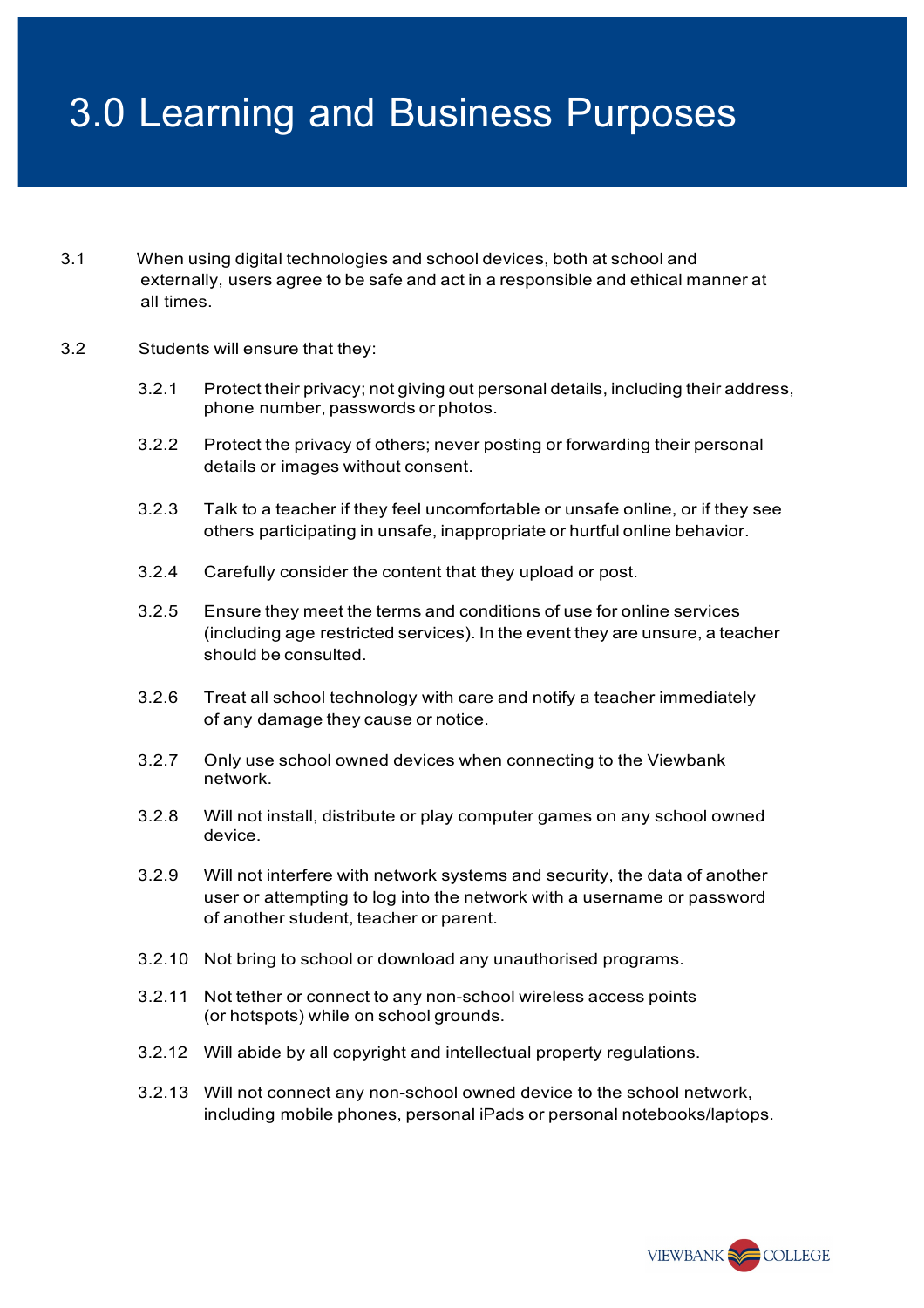### 4.0 School-owned devices

- 4.1 Viewbank College is committed to ensuring the functional and safe operations of our school eServices and network. Accordingly, only approved devices are permitted to connect to our school network and for use within school grounds.
- 4.2 The use of non-school owned devices is strictly prohibited within the school and cannot be connected to the school network. This restriction prohibiting the use of personally owned devices assists us to ensure that:
	- all devices are managed by our ICT department;
	- all devices have appropriate levels of insurance or warranty
	- we can provide site-licenced material to the devices, in alignment with our volume licence agreements
	- teachers can be confident materials will function and be available on the device
	- inappropriate use of the device can be tracked and identified
	- we can maintain appropriate levels of stock (or temporary replacement units), in the event a part or unit fails
	- units are repaired in alignment with servicing timeframes by authorised manufacturertechnicians
	- we can confiscate devices in the event of inappropriate use
	- the school can authorise relevant repairs and warranty claims directly
	- liability may be limited in the event of accidental damage to another student's device as all devices are covered by group insurance, without the need to claim on personal insurance policies
	- − periodic device certification and testing and tagging may be performed
	- − appropriate anti-virus or anti-malware tools are running (ongoing or periodically).
- 4.3 All devices are covered by warranty for manufacturer defects and normal use of the device. In the event of negligence, abuse or malicious damage repair, replacement or excess costs may be payable.
- 4.4 Any problems, vandalism, damage, loss or theft of a device must be reported to the school immediately.
- 4.5 In the case of loss or accidental damage, a statement should be signed by a parent/carer and provided to the school.
- 4.6 Students may be required to replace lost or damaged chargers.
- 4.7 Students are responsible for ensuring their data is backed up and stored securely.

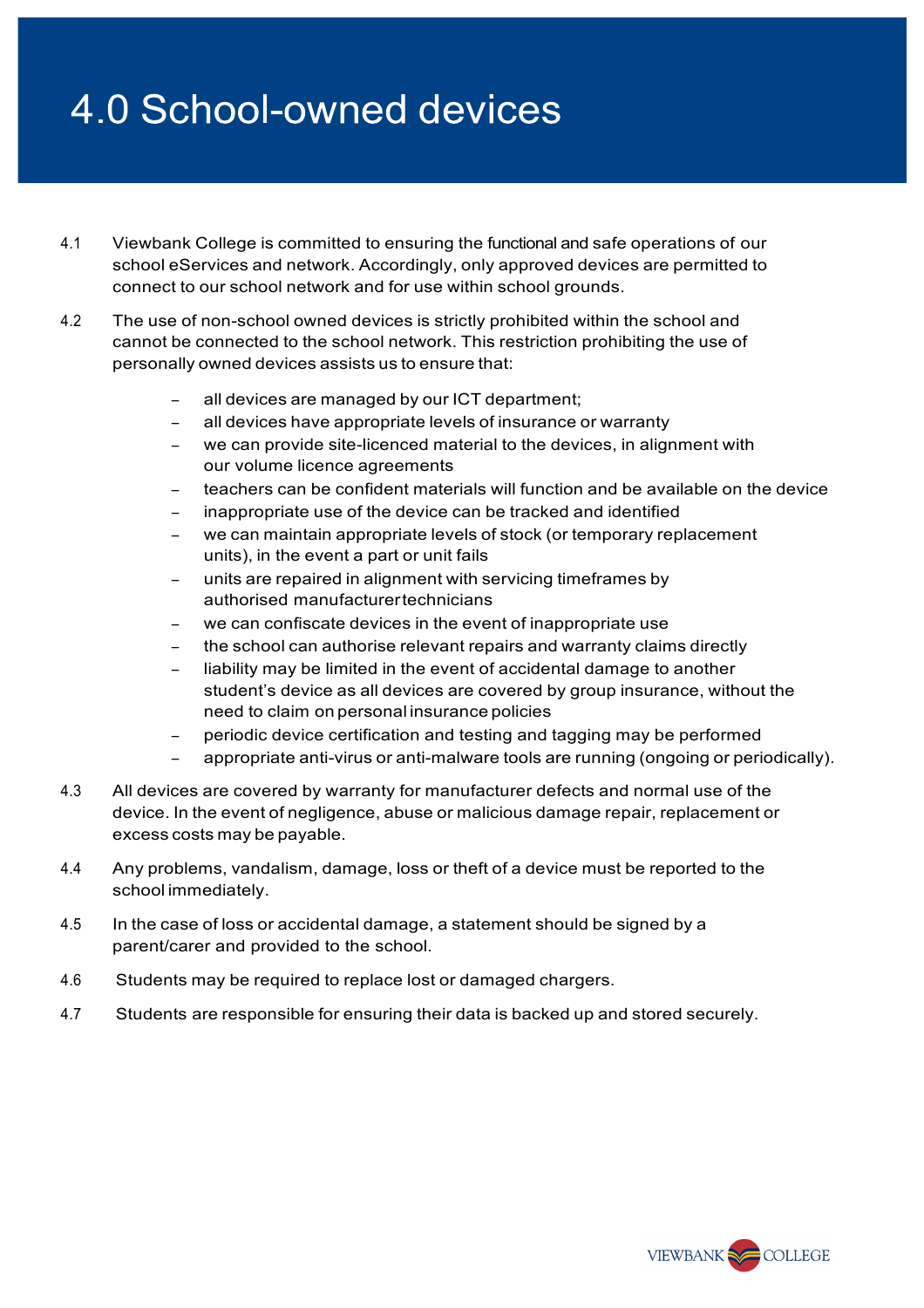## 5.0 Rules for the use of technology

#### 5,1 General

- The College reserves the right to check all electronic devices for inappropriate material.
- All laptops remain the property of Viewbank College until the final payment is made.
- All computer hardware is to be used for approved College work only.
- N0 food or drink is to be consumed or placed near any computer.
- Non-educational games or music are not to be used on any computer.
- Students, parents/guardians and staff should adhere to the College Acceptable Use Agreement & Cybersafety Policy on the College website.

#### 5.1 Security

#### **Theft, Loss or Damage**

In the case of **theft, loss or damage** the following conditions apply:

- The College must be notified immediately if a College-owned computer or device is lost, stolen or missing.
- It is the user's responsibility to report any lost or stolen computers or devices to the nearest police station and provide the college with a Police Report etc.
- A statement should be signed by a parent/carer and provided to the College.
- If the student's own device is damaged and the damage is not covered by the manufacturer's warranty the College will not replace the device. It is the student's own responsibility for their device.
- All users must log in under their own name and password and correctly log out at the end of each session. Students are responsible for information sent or accessed through their login details.
- Students must not attempt to discover, disclose or use another person's password nor must they reveal their own password to others.
- Students are not to tamper with the systems set-up or to add or remove software.
- There must not be defacing or damage to computer or learning device hardware or associated furniture.
- Vandalism is defined as 'any malicious attempt to harm, modify and destroy'; therefore it is strictly prohibited to vandalise any other user's data, the College network or other networks that are connected to the internet. This includes the uploading of viruses and attempting to hack into the College system.
- Students must get the permission of a teacher before entering a computer room used by another class.
- Students must not use any means, including suites or tools, to bypass internet security to access blocked sites.
- Whilst on College grounds, students will only access the internet via the College network.
- Students are not to be unsupervised in a computer room.

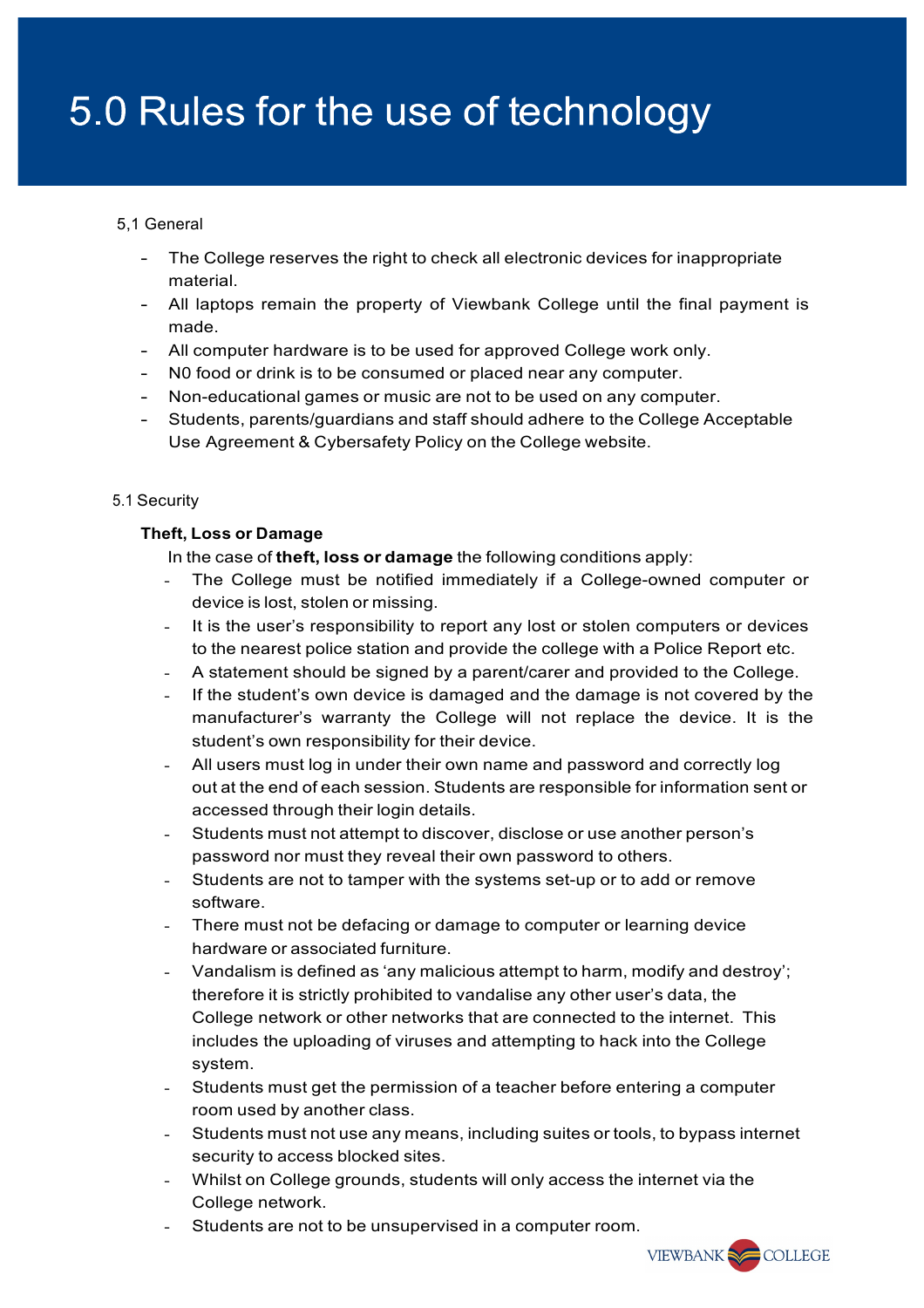#### 5.2 Printing

- On completion of work on the computer and printer, all paper, including printouts, must be removed or placed in the bin.
- There is to be no multiple printing. Students may print only one copy and should then use the photocopier for multiple copies.
- Documents should only be printed after the print preview has been used to check the document, a spell check has been done and the document / draft is completed.